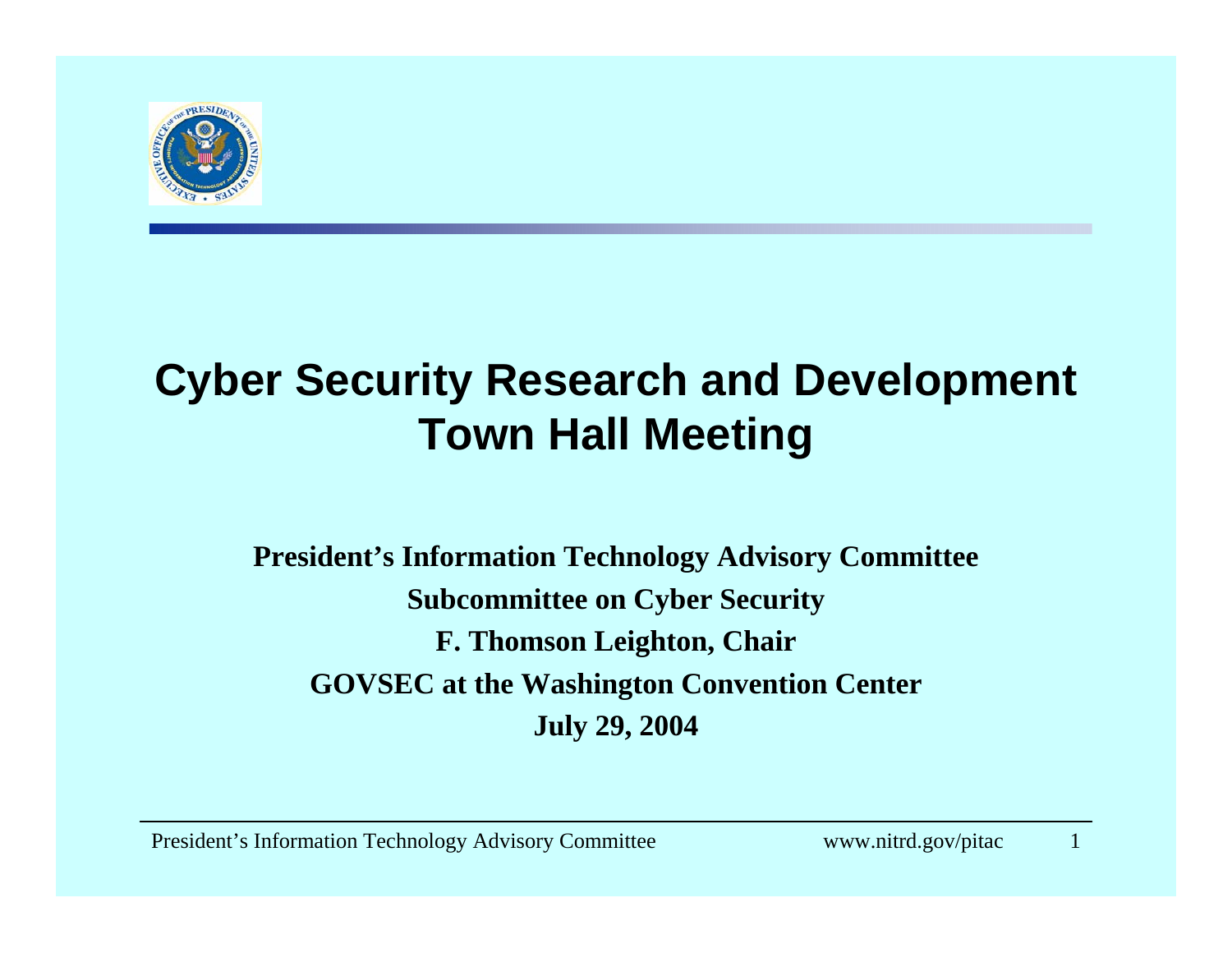

#### **About the President's Information Technology Advisory Committee (PITAC)**

- PITAC members are appointed by the President to provide independent expert advice on maintaining America's preeminence in advanced information technology.
- Committee's studies help guide the Administration's efforts to accelerate the development and adoption of information technologies vital for American prosperity in the 21st century.
	- Recent release: *Revolutionizing Health Care Through Information Technology.*
- • PITAC members are information technology leaders in industry and academia with expertise relevant to critical elements of information technology research and development.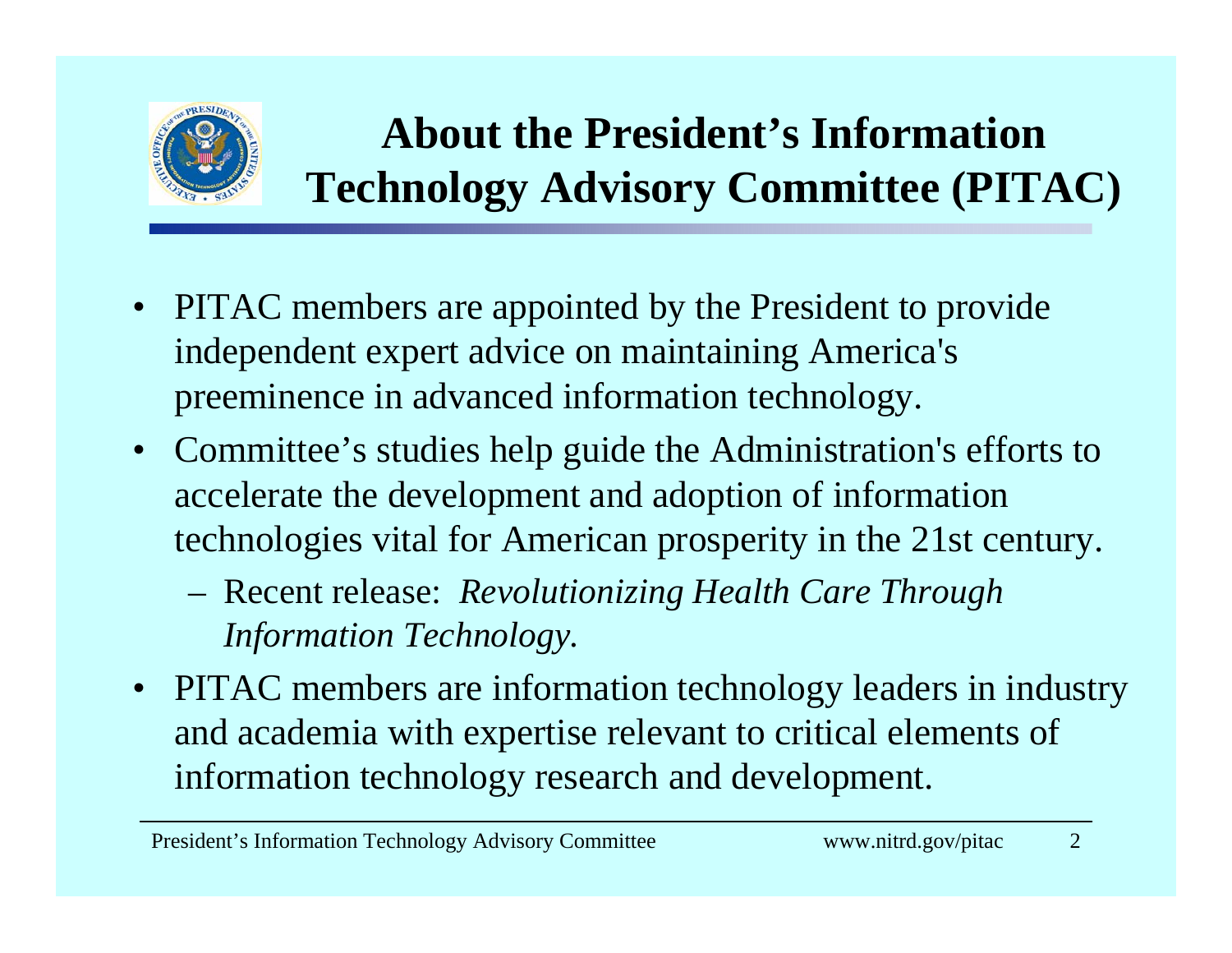

## **About PITAC (continued)**

- • Chartered by Congress under the High-Performance Computing Act of 1991 (P. L. 102-194) and the Next Generation Internet Act of 1998 (P. L. 105-305). It is formally renewed through Presidential Executive Orders.
- • Federally chartered advisory committee operating under the Federal Advisory Committee Act (FACA) (Public Law 92-463) and other Federal laws governing such activities.
- Reports to the President through the Office of Science and Technology Policy, Executive Office of the President.
- • Supported by the National Coordination Office for Information Technology Research and Development.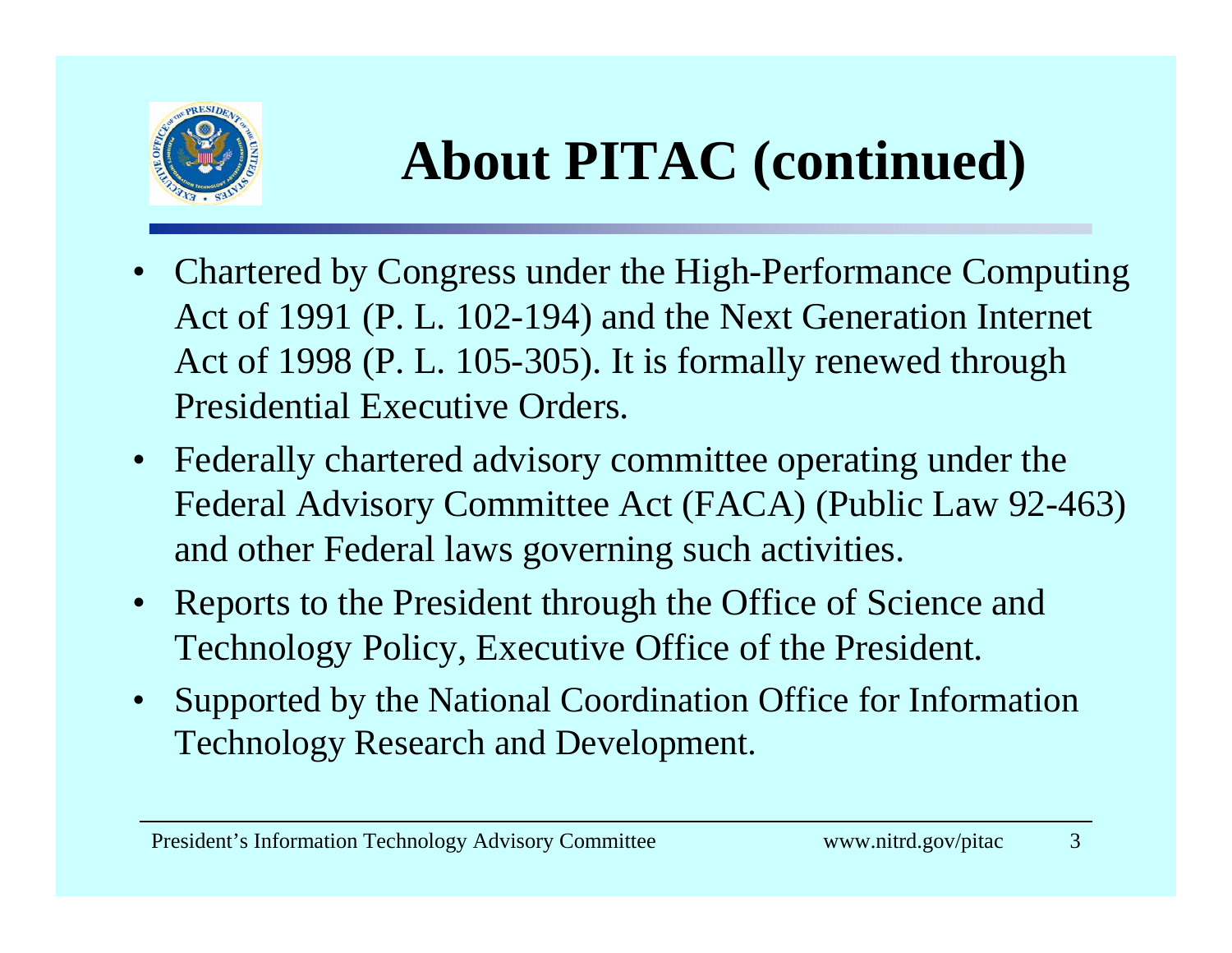

## **Subcommittee's Charge**

- March 2, 2004: Letter from Dr. John H. Marburger, III, Science Adviser to the President
	- 1. How well is the Federal government targeting the right cyber security research areas, and how well has it balanced its priorities among cyber security research areas? In particular, how well balanced is federally funded cyber security research between shorter-term, lower risk research and longer-term, higher risk research?
	- 2. How effective have the Federal government's cyber security research programs been in terms of the successful outcomes of the research and the value of research results?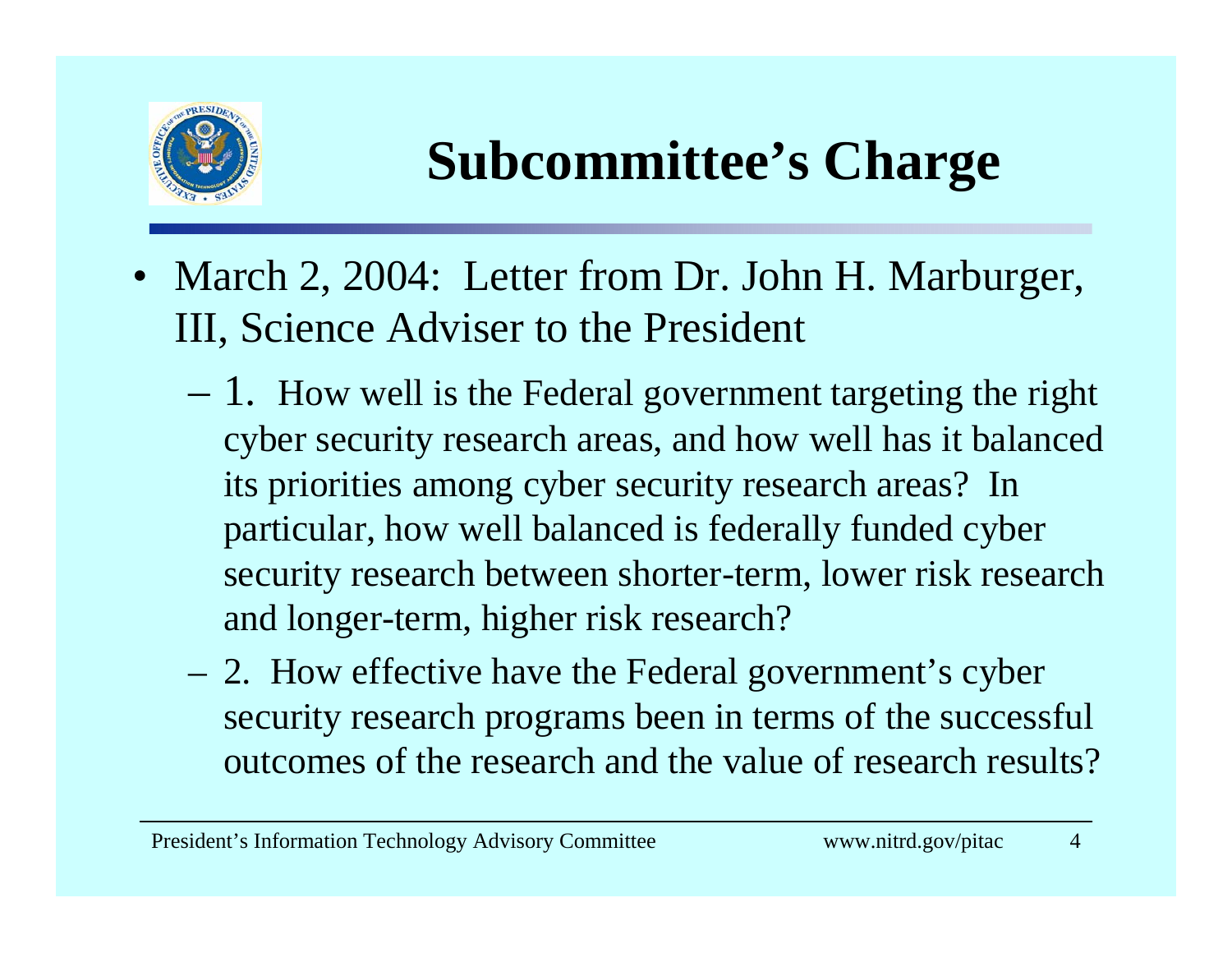

# **Subcommittee's Charge (continued)**

- 3. How useful have the research results proven as measured by implementation to improve the security of our computing and networking environments? What modifications to research areas, development efforts, or technology transfer would improve utility and encourage broader implementation of cyber security technologies?
- 4. How well are current Federal research efforts and supporting institutions able to anticipate or respond to paradigm shifts or fundamental shifts in technology that can create unexpected cyber security challenges?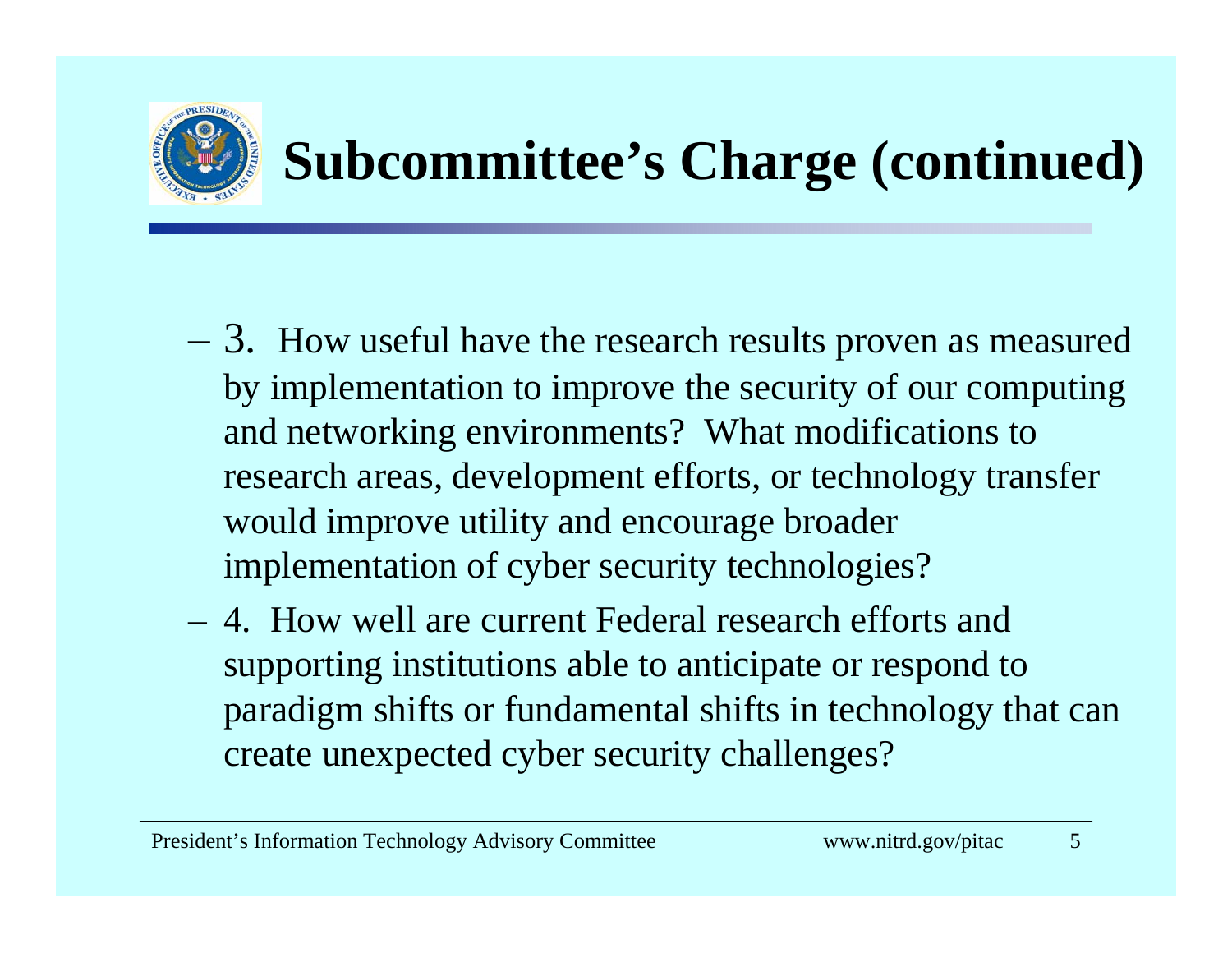

#### **Subcommittee on Cyber Security Membership**

- •*F. Thomson Leighton*, Ph.D., *Chair*, Chief Scientist, Akamai Technologies
- •*J. Carter Beese*, Jr., President, Riggs Capital Partners
- • *Patricia Thomas Evans*, President and CEO, Global Systems Consulting Corporation
- •*Luis E. Fiallo*, President, Fiallo and Associates, LLC
- $\bullet$  *Harold Mortazavian*, Ph.D., President and CEO, Advanced Scientific Research, Inc.
- $\bullet$  *David A. Patterson*, Ph.D., Professor and E.H. and M.E. Pardee Chair of Computer Science, University of California, Berkeley
- •*Alice Quintanilla*, President and CEO, Information Assets Management, Inc.
- • *Eugene H. Spafford*, Ph.D., Professor and Executive Director, Center for Education and Research in Information Assurance and Security (CERIAS), Purdue University
- •*Peter S. Tippett, M.D., Ph.D., CTO and Vice-Chairman, TruSecure Corp*
- •*Geoffrey Yang*, Managing Director, Redpoint Ventures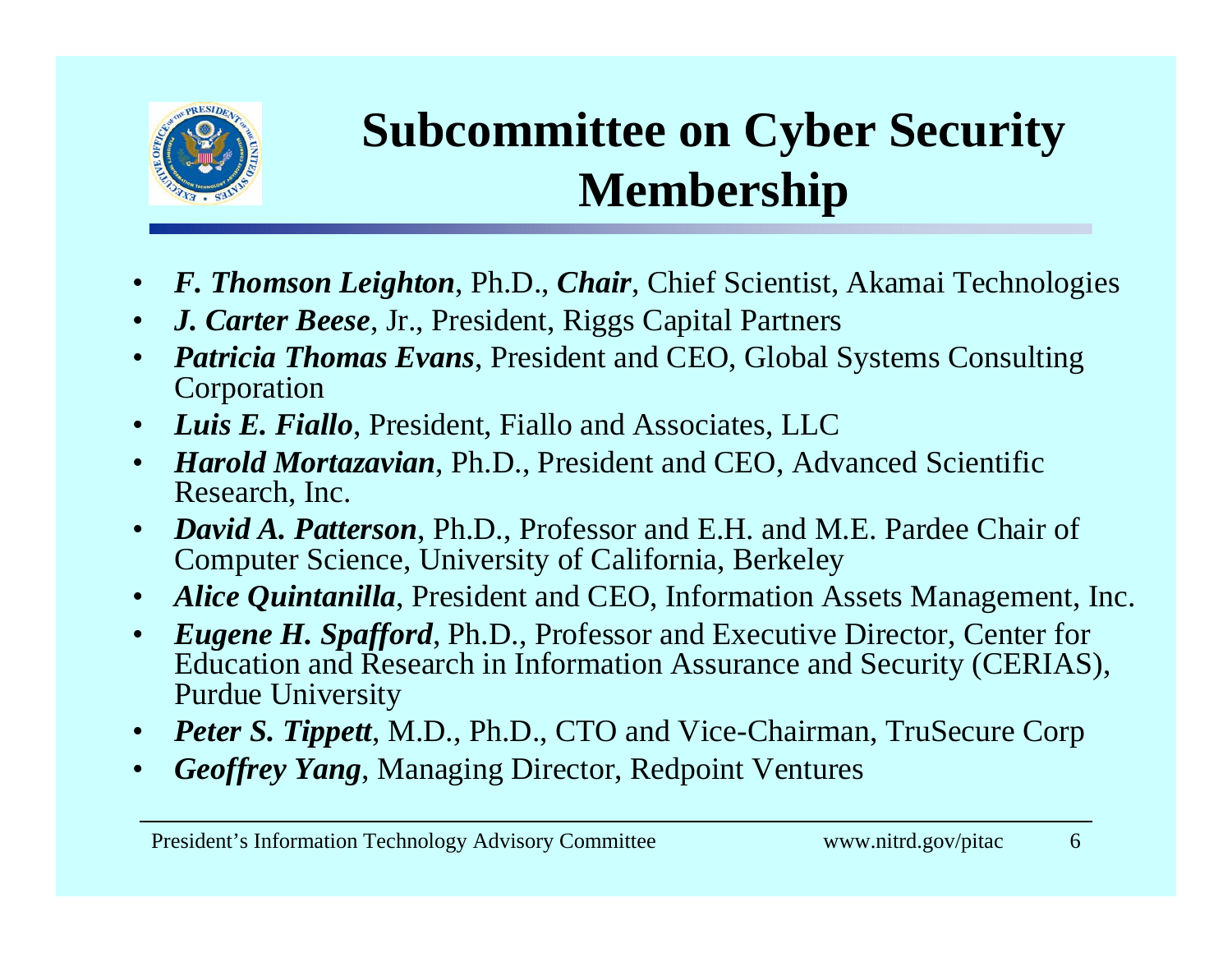

### **Subcommittee Work Plan**

- •March: Charge from the White House
- •April: Expert presentations at PITAC meeting
- • April-July: Data collection/solicitation of input and preliminary deliberations
- $\bullet$ July: This Town Hall meeting
- • Aug-Oct: Continued data collection/solicitation of input and drafting of report
- •Oct: Discussion of draft report at PITAC public meeting
- • Nov-Dec: Report revision and solicitation of additional inputs as needed
- $\bullet$  Jan 2005: Review and approval of final draft report at PITAC public meeting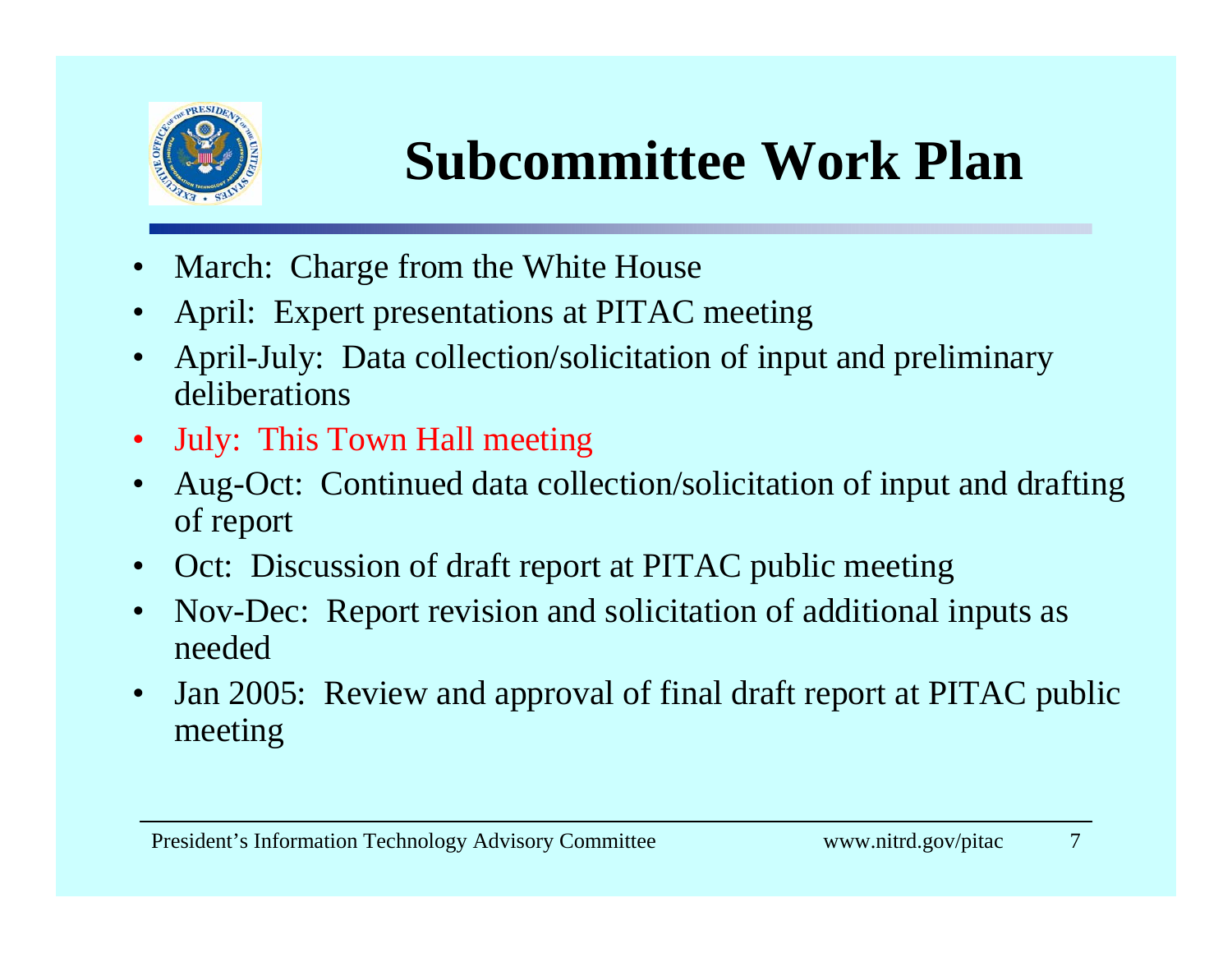

## **Town Hall Meeting**

- Initial framing discussions
	- Harris Miller, President, Information Technology Association of America
	- Joel Birnbaum, Chairman, National Research Council/Comp Sci & Telecom Board Committee on Improving Cybersecurity Research in the U.S.
- Invitation to the audience to provide oral comments
	- Priority to those who pre-registered